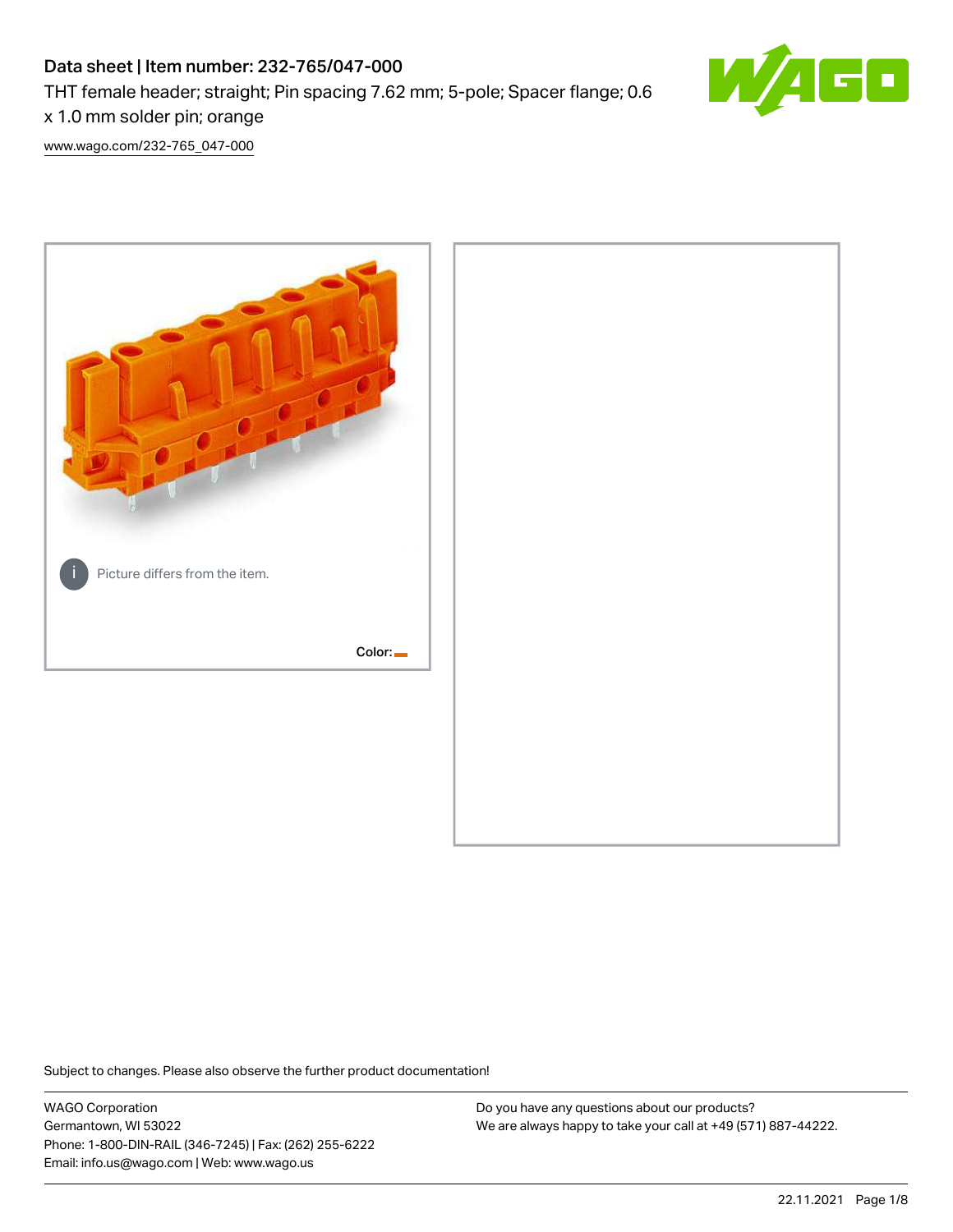

Dimensions in mm

 $L =$  (pole no.  $-1$ ) x pin spacing  $+5.08$  mm

 $L_1 = L + 3$  mm

 $L_2 = L + 8.8$  mm

 $L_3 = L + 14.8$  mm

2- to 3-pole female connectors – one latch only

### Item description

**Horizontal or vertical PCB mounting via straight or angled solder pins** 

Subject to changes. Please also observe the further product documentation! For board-to-board and board-to-wire connections

WAGO Corporation Germantown, WI 53022 Phone: 1-800-DIN-RAIL (346-7245) | Fax: (262) 255-6222 Email: info.us@wago.com | Web: www.wago.us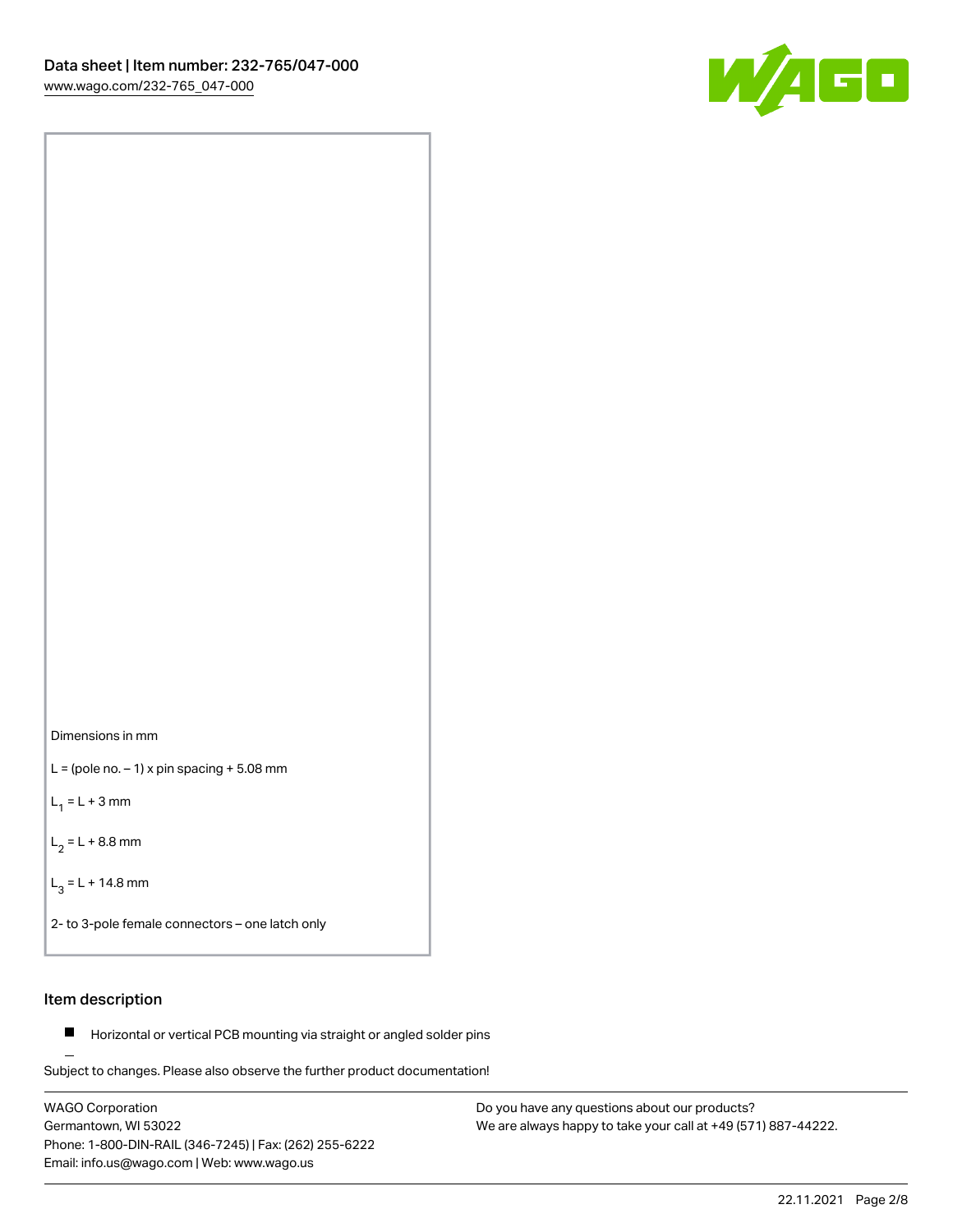

- For board-to-board and board-to-wire connections
- $\blacksquare$ Touch-proof PCB outputs
- $\blacksquare$ Easy-to-identify PCB inputs and outputs
- $\blacksquare$ With coding fingers

### Data **Notes**

| Safety information 1 | The <i>MCS – MULTI CONNECTION SYSTEM</i> includes connectors<br>without breaking capacity in accordance with DIN EN 61984. When<br>used as intended, these connectors must not be connected<br>/disconnected when live or under load. The circuit design should<br>ensure header pins, which can be touched, are not live when<br>unmated. |
|----------------------|--------------------------------------------------------------------------------------------------------------------------------------------------------------------------------------------------------------------------------------------------------------------------------------------------------------------------------------------|
| Variants:            | Other pole numbers<br>3.8 mm pin projection for male headers with straight solder pins<br>Gold-plated or partially gold-plated contact surfaces<br>Other versions (or variants) can be requested from WAGO Sales or<br>configured at https://configurator.wago.com/                                                                        |

# Electrical data

### IEC Approvals

| Ratings per                 | IEC/EN 60664-1                                                        |
|-----------------------------|-----------------------------------------------------------------------|
| Rated voltage (III / 3)     | 500 V                                                                 |
| Rated surge voltage (III/3) | 6 <sub>kV</sub>                                                       |
| Rated voltage (III/2)       | 630 V                                                                 |
| Rated surge voltage (III/2) | 6 <sub>kV</sub>                                                       |
| Nominal voltage (II/2)      | 1000 V                                                                |
| Rated surge voltage (II/2)  | 6 <sub>kV</sub>                                                       |
| Rated current               | 12A                                                                   |
| Legend (ratings)            | $(III / 2)$ $\triangle$ Overvoltage category III / Pollution degree 2 |

### UL Approvals

| Approvals per                  | UL 1059 |
|--------------------------------|---------|
| Rated voltage UL (Use Group B) | 300 V   |
| Rated current UL (Use Group B) | 15 A    |
| Rated voltage UL (Use Group D) | 300 V   |
| Rated current UL (Use Group D) | 10 A    |

Subject to changes. Please also observe the further product documentation!

| <b>WAGO Corporation</b>                                | Do you have any questions about our products?                 |
|--------------------------------------------------------|---------------------------------------------------------------|
| Germantown, WI 53022                                   | We are always happy to take your call at +49 (571) 887-44222. |
| Phone: 1-800-DIN-RAIL (346-7245)   Fax: (262) 255-6222 |                                                               |
| Email: info.us@wago.com   Web: www.wago.us             |                                                               |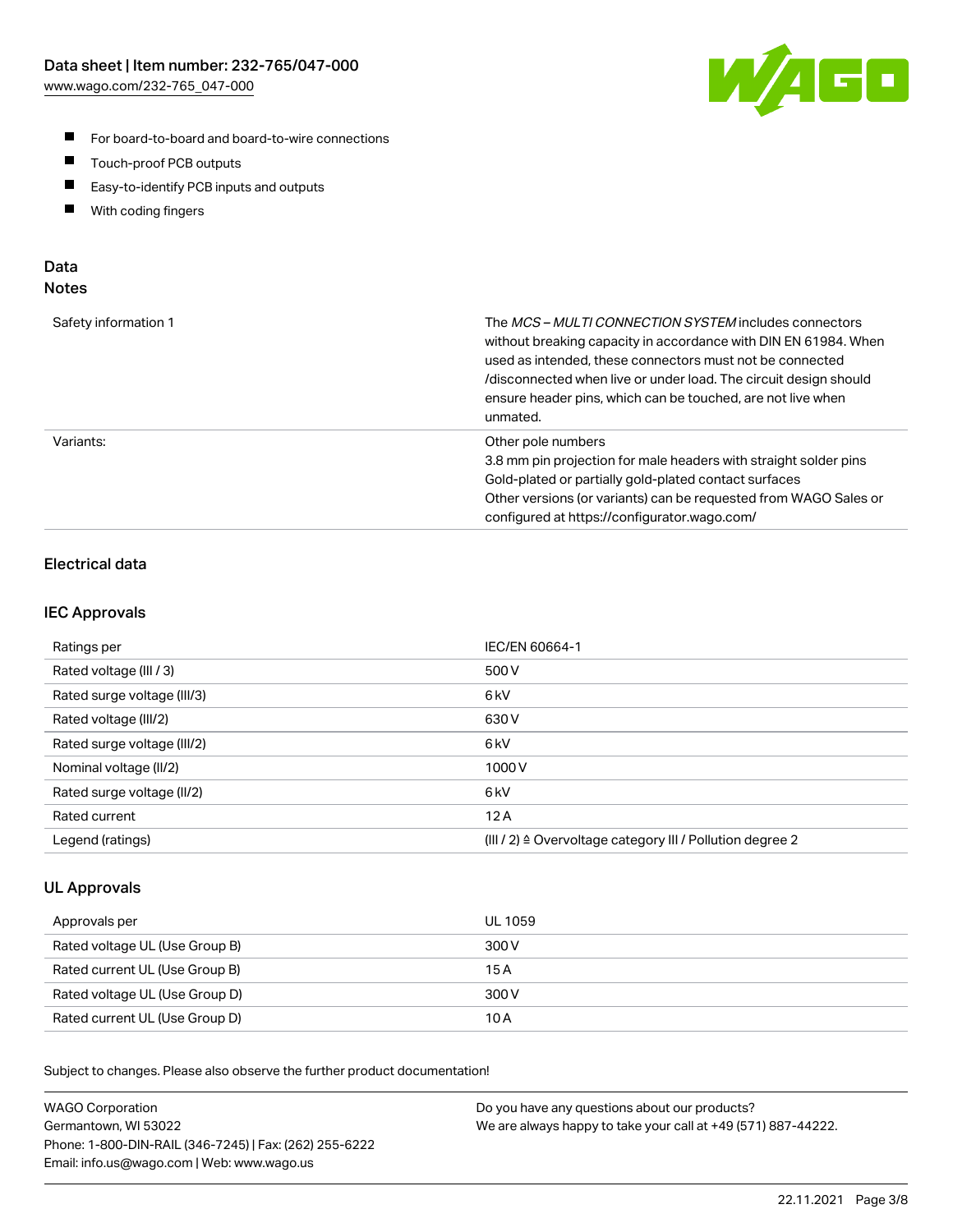

### Ratings per UL

| Rated voltage UL 1977 | 600 \<br>.   |
|-----------------------|--------------|
| Rated current UL 1977 | . . <i>.</i> |

### CSA Approvals

| Approvals per                   | CSA   |
|---------------------------------|-------|
| Rated voltage CSA (Use Group B) | 300 V |
| Rated current CSA (Use Group B) | 15 A  |
| Rated voltage CSA (Use Group D) | 300 V |
| Rated current CSA (Use Group D) | 10 A  |

### Connection data

| Total number of potentials |  |
|----------------------------|--|
| Number of connection types |  |
| Number of levels           |  |

### Connection 1

| Number of poles |  |  |
|-----------------|--|--|
|                 |  |  |

# Physical data

| Pin spacing                          | 7.62 mm / 0.3 inch    |
|--------------------------------------|-----------------------|
| Width                                | 50.36 mm / 1.983 inch |
| Height                               | 23.25 mm / 0.915 inch |
| Height from the surface              | 18.25 mm / 0.719 inch |
| Depth                                | 11.6 mm / 0.457 inch  |
| Solder pin length                    | 5 <sub>mm</sub>       |
| Solder pin dimensions                | $0.6 \times 1$ mm     |
| Drilled hole diameter with tolerance | $1.3$ $(+0.1)$ mm     |

# Mechanical data

| Mounting type | Mounting flange             |
|---------------|-----------------------------|
| Mounting type | Flush feed-through mounting |
|               | Panel mounting              |

Subject to changes. Please also observe the further product documentation!

| <b>WAGO Corporation</b>                                | Do you have any questions about our products?                 |
|--------------------------------------------------------|---------------------------------------------------------------|
| Germantown, WI 53022                                   | We are always happy to take your call at +49 (571) 887-44222. |
| Phone: 1-800-DIN-RAIL (346-7245)   Fax: (262) 255-6222 |                                                               |
| Email: info.us@wago.com   Web: www.wago.us             |                                                               |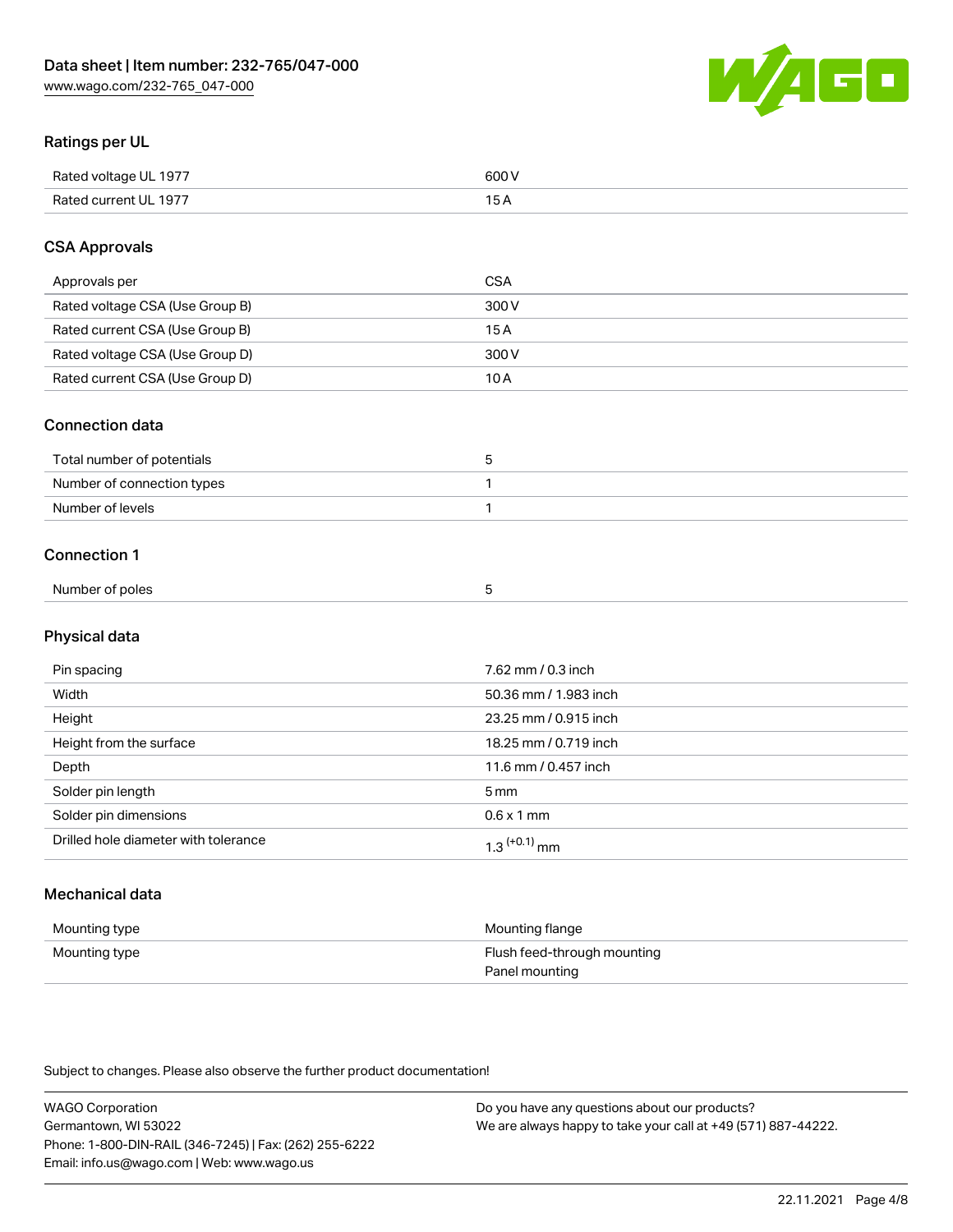

### Plug-in connection

| Contact type (pluggable connector) | Female header |
|------------------------------------|---------------|
| Connector (connection type)        | for PCB       |
| Mismating protection               | No            |
| Mating direction to the PCB        | $90^{\circ}$  |
| Locking of plug-in connection      | Without       |

## PCB contact

| PCB Contact                         | тнт                                        |
|-------------------------------------|--------------------------------------------|
| Solder pin arrangement              | over the entire female connector (in-line) |
| Number of solder pins per potential |                                            |

### Material data

| Color                       | orange           |
|-----------------------------|------------------|
| Material group              |                  |
| Insulation material         | Polyamide (PA66) |
| Flammability class per UL94 | V <sub>0</sub>   |
| Contact material            | Copper alloy     |
|                             |                  |
| Contact plating             | tin-plated       |
| Fire load                   | 0.131 MJ         |

### Environmental requirements

| Limit temperature range | $-60+85 °C$ |
|-------------------------|-------------|
|-------------------------|-------------|

### Commercial data

| Product Group         | 3 (Multi Conn. System) |
|-----------------------|------------------------|
| PU (SPU)              | 50 Stück               |
| Packaging type        | box                    |
| Country of origin     | DE                     |
| <b>GTIN</b>           | 4017332537971          |
| Customs tariff number | 85366990990            |

### Approvals / Certificates

#### Ship Approvals

Subject to changes. Please also observe the further product documentation!

| <b>WAGO Corporation</b>                                | Do you have any questions about our products?                 |
|--------------------------------------------------------|---------------------------------------------------------------|
| Germantown, WI 53022                                   | We are always happy to take your call at +49 (571) 887-44222. |
| Phone: 1-800-DIN-RAIL (346-7245)   Fax: (262) 255-6222 |                                                               |
| Email: info.us@wago.com   Web: www.wago.us             |                                                               |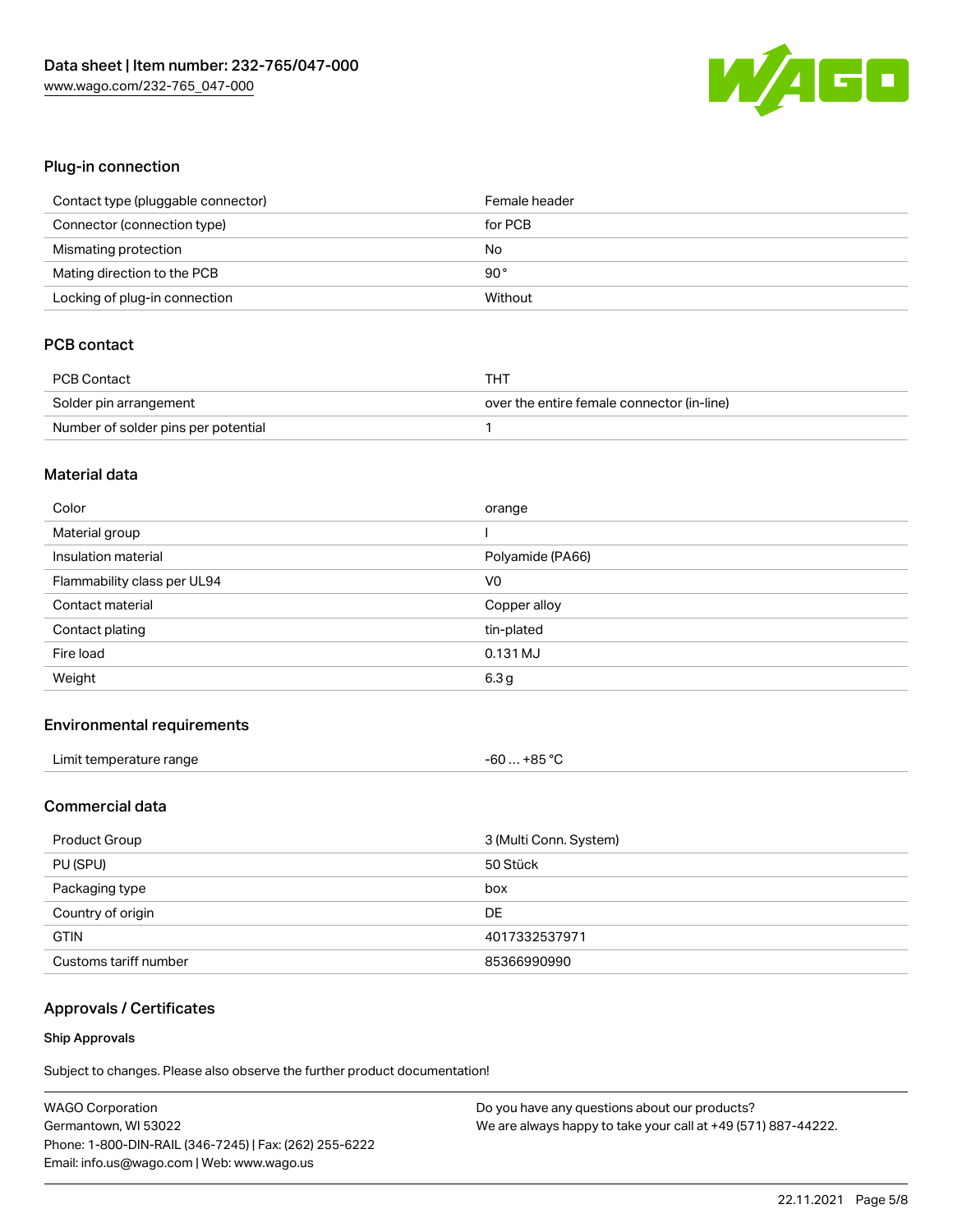

| Logo                | Approval                                                                                                                                     | <b>Additional Approval Text</b> | Certificate<br>name                 |
|---------------------|----------------------------------------------------------------------------------------------------------------------------------------------|---------------------------------|-------------------------------------|
| ABS                 | <b>ABS</b><br>American Bureau of Shipping                                                                                                    |                                 | $19 -$<br>HG15869876-<br><b>PDA</b> |
|                     | <b>BV</b><br>Bureau Veritas S.A.                                                                                                             | IEC 60998                       | 11915/D0 BV                         |
|                     | <b>DNV GL</b><br>Det Norske Veritas, Germanischer Lloyd                                                                                      |                                 | TAE000016Z                          |
| <b>UL-Approvals</b> |                                                                                                                                              |                                 |                                     |
| Logo                | Approval                                                                                                                                     | <b>Additional Approval Text</b> | Certificate<br>name                 |
|                     | <b>UR</b><br>Underwriters Laboratories Inc.                                                                                                  | <b>UL 1977</b>                  | E45171                              |
|                     | <b>UR</b><br>Underwriters Laboratories Inc.                                                                                                  | <b>UL 1059</b>                  | E45172                              |
| Counterpart         |                                                                                                                                              |                                 |                                     |
|                     | Item no.731-635<br>1-conductor male connector; CAGE CLAMP®; 2.5 mm <sup>2</sup> ; Pin spacing 7.62 mm; 5-pole; 2,50 mm <sup>2</sup> ; orange |                                 | www.wago.com/731-635                |

# Optional accessories

Testing accessories

Testing accessories



.<br>Subject to changes. Please also observe the further product documentation!

WAGO Corporation Germantown, WI 53022 Phone: 1-800-DIN-RAIL (346-7245) | Fax: (262) 255-6222 Email: info.us@wago.com | Web: www.wago.us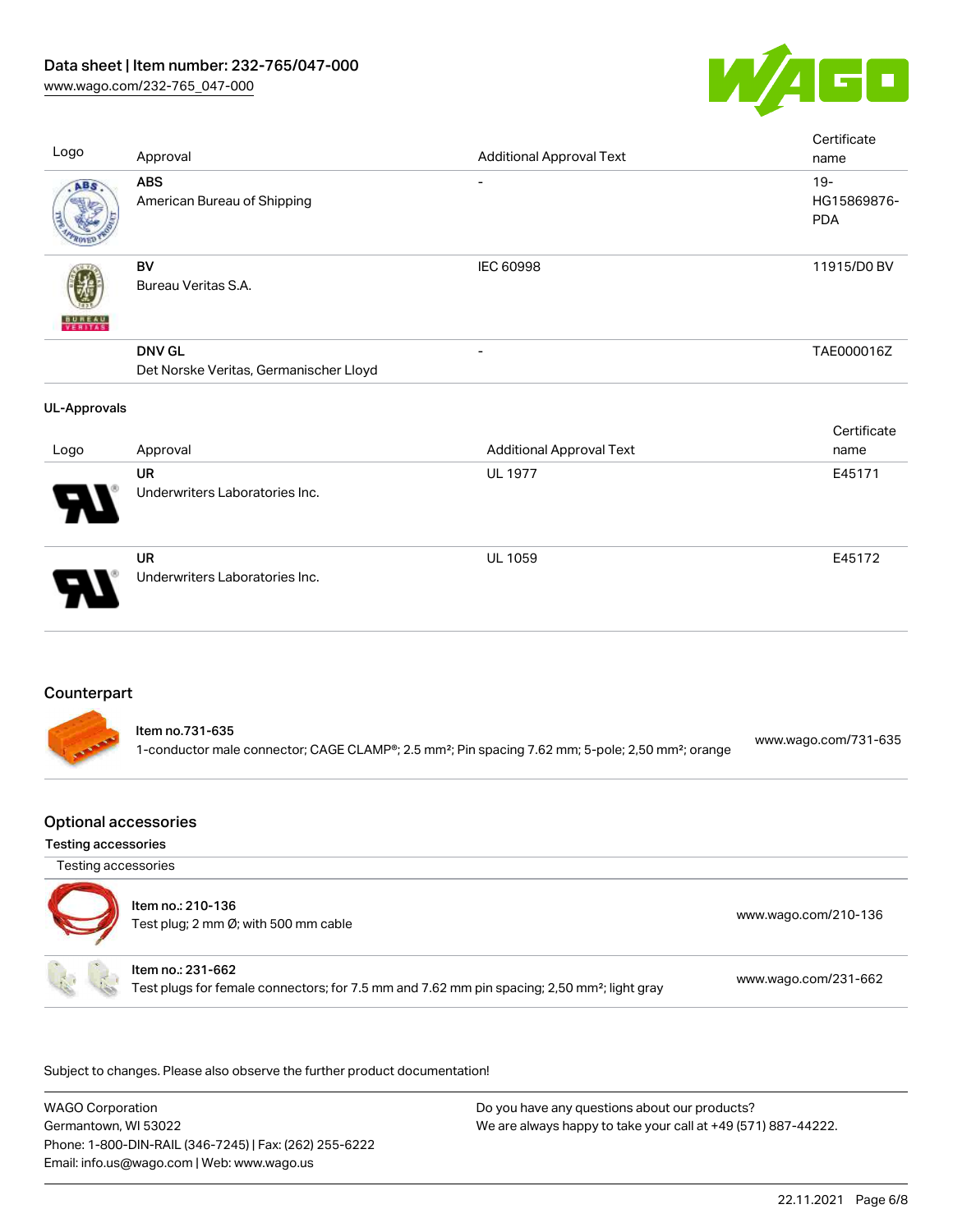### Downloads Documentation



| <b>Additional Information</b>                                                                                                                                          |            |               |          |
|------------------------------------------------------------------------------------------------------------------------------------------------------------------------|------------|---------------|----------|
| <b>Technical explanations</b>                                                                                                                                          | 2019 Apr 3 | pdf<br>2.0 MB | Download |
|                                                                                                                                                                        |            |               |          |
| <b>CAD files</b>                                                                                                                                                       |            |               |          |
| CAE data                                                                                                                                                               |            |               |          |
| EPLAN Data Portal 232-765/047-000                                                                                                                                      |            | <b>URL</b>    | Download |
| EPLAN Data Portal 232-765/047-000                                                                                                                                      |            | <b>URL</b>    | Download |
| PCB Design                                                                                                                                                             |            |               |          |
| Symbol and Footprint 232-765/047-000                                                                                                                                   |            | <b>URL</b>    | Download |
| CAx data for your PCB design, consisting of "schematic symbols and PCB footprints",<br>allow easy integration of the WAGO component into your development environment. |            |               |          |
| <b>Supported formats:</b>                                                                                                                                              |            |               |          |

- $\blacksquare$ Accel EDA 14 & 15
- $\blacksquare$ Altium 6 to current version
- $\blacksquare$ Cadence Allegro
- $\blacksquare$ **DesignSpark**
- $\blacksquare$ Eagle Libraries
- $\blacksquare$ KiCad
- $\blacksquare$ Mentor Graphics BoardStation
- $\blacksquare$ Mentor Graphics Design Architect
- $\blacksquare$ Mentor Graphics Design Expedition 99 and 2000
- $\blacksquare$ OrCAD 9.X PCB and Capture
- $\blacksquare$ PADS PowerPCB 3, 3.5, 4.X, and 5.X
- $\blacksquare$ PADS PowerPCB and PowerLogic 3.0
- PCAD 2000, 2001, 2002, 2004, and 2006  $\blacksquare$
- $\blacksquare$ Pulsonix 8.5 or newer
- $\blacksquare$ STL
- П 3D STEP
- $\blacksquare$ TARGET 3001!
- $\blacksquare$ View Logic ViewDraw

Subject to changes. Please also observe the further product documentation!

WAGO Corporation Germantown, WI 53022 Phone: 1-800-DIN-RAIL (346-7245) | Fax: (262) 255-6222 Email: info.us@wago.com | Web: www.wago.us